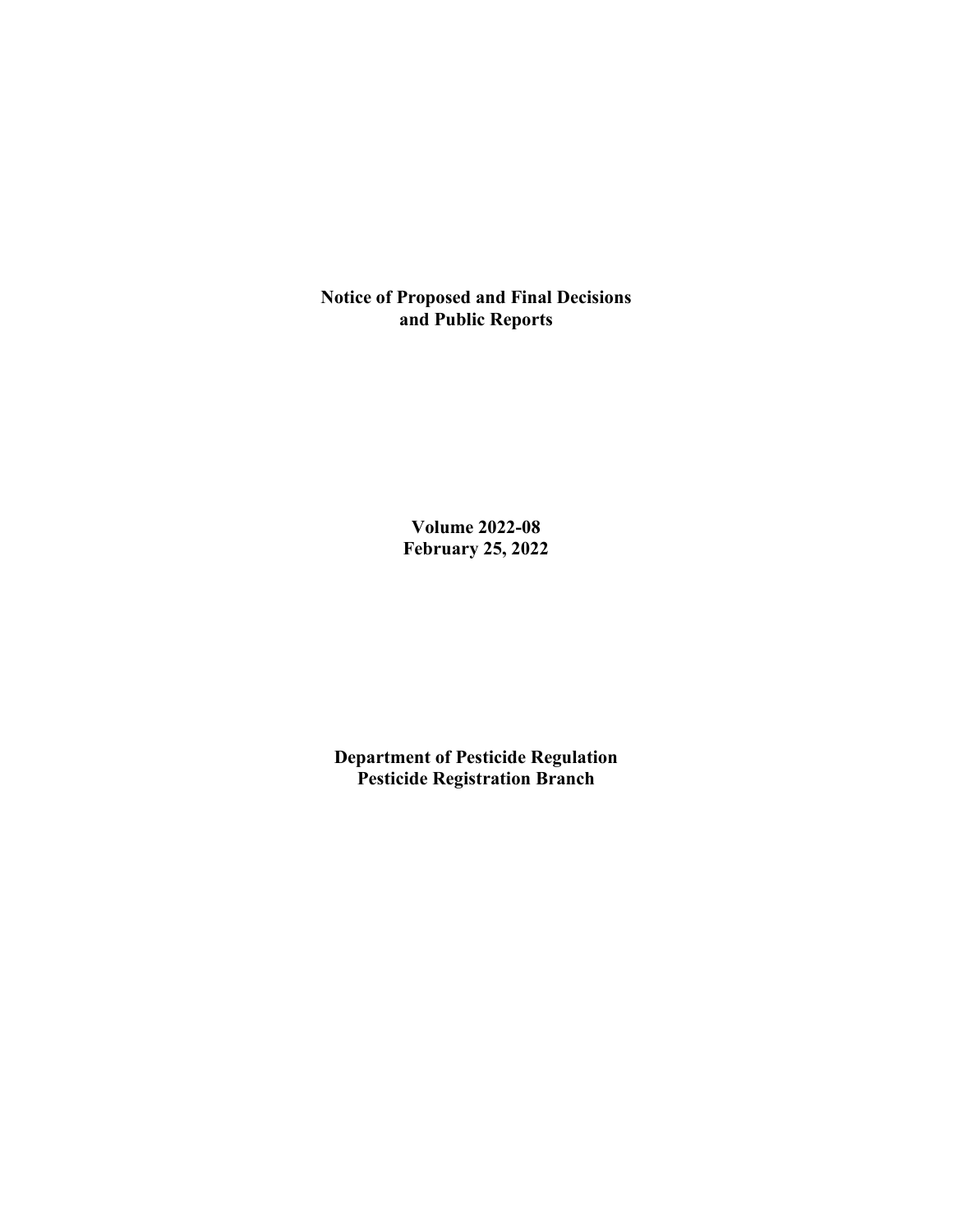## **NOTICE OF FINAL DECISIONS TO REGISTER PESTICIDE PRODUCTS AND WRITTEN EVALUATION**

Pursuant to Title 3, California Code of Regulations section 6255, the Director of the Department of Pesticide Regulation (DPR), files this Notice of Final Decisions to Register Pesticide Products with the Secretary of the Resources Agency for posting. This notice must remain posted for a period of 30 days for public inspection. Between the time DPR posts a proposed registration decision for public comment and DPR makes a final decision regarding the product, nonsignificant changes may be made to the product label (e.g., revising the product name, changing a master label to an end-use marketing label, correcting typographical errors). If the changes are not significant, DPR will not re-notice the product for public review and comment. However, if significant changes are made to the product label that substantially affect DPR's analysis on direct or indirect significant adverse environmental or human health impacts that can reasonably be expected to occur from the proposed decision, DPR will re-notice the product label for public review and comment.

In addition, for any product that is posted proposed to register as a conditional registration, the registrant may address the conditions of registration by providing the appropriate data or modifying the product label (e.g., remove use site, add "not for use in California" to a use site) during the posting period. If the registrant adequately addresses the conditions of registration during the posting period and the resulting change to the product label is not significant such that DPR must re-post the product label for review and public comment, DPR will post the product below, but will no longer have a "conditional" designation by the registration type.

For information about submitting a request for any documents related to this notice, please visit [https://www.cdpr.ca.gov/public\\_r.htm.](https://www.cdpr.ca.gov/public_r.htm)

To view the public report that was issued when the product was proposed for registration, click on the hyperlinked Tracking Number for the product.

#### *Tracking Number with hyperlink to public report – (EPA Registration Number) Applicant / Brand Name*

[297968](https://www.cdpr.ca.gov/docs/registration/nod/public_reports/297968.pdf) - (71711 - 57) NICHINO AMERICA, INC. NAI-2666 20SC MITICIDE/INSECTICIDE USE: INSECTICIDE, MITICIDE - FOR THE CONTROL OR SUPPRESSION OF INSECTS AND MITES SUCH WHITEFLIES, TOMATO AND POTATO PSYLLID, AND LEAFHOPPERS ON CROPS SUCH AS COTTONSEED, FIELD CORN, STRAWBERRY, LEMON, TOMATO, AND HOPS TYPE: SECTION 3 REGISTRATION - ACTIVE INGREDIENT(S): FENPYROXIMATE CAS NUMBER(S): 134098-61-6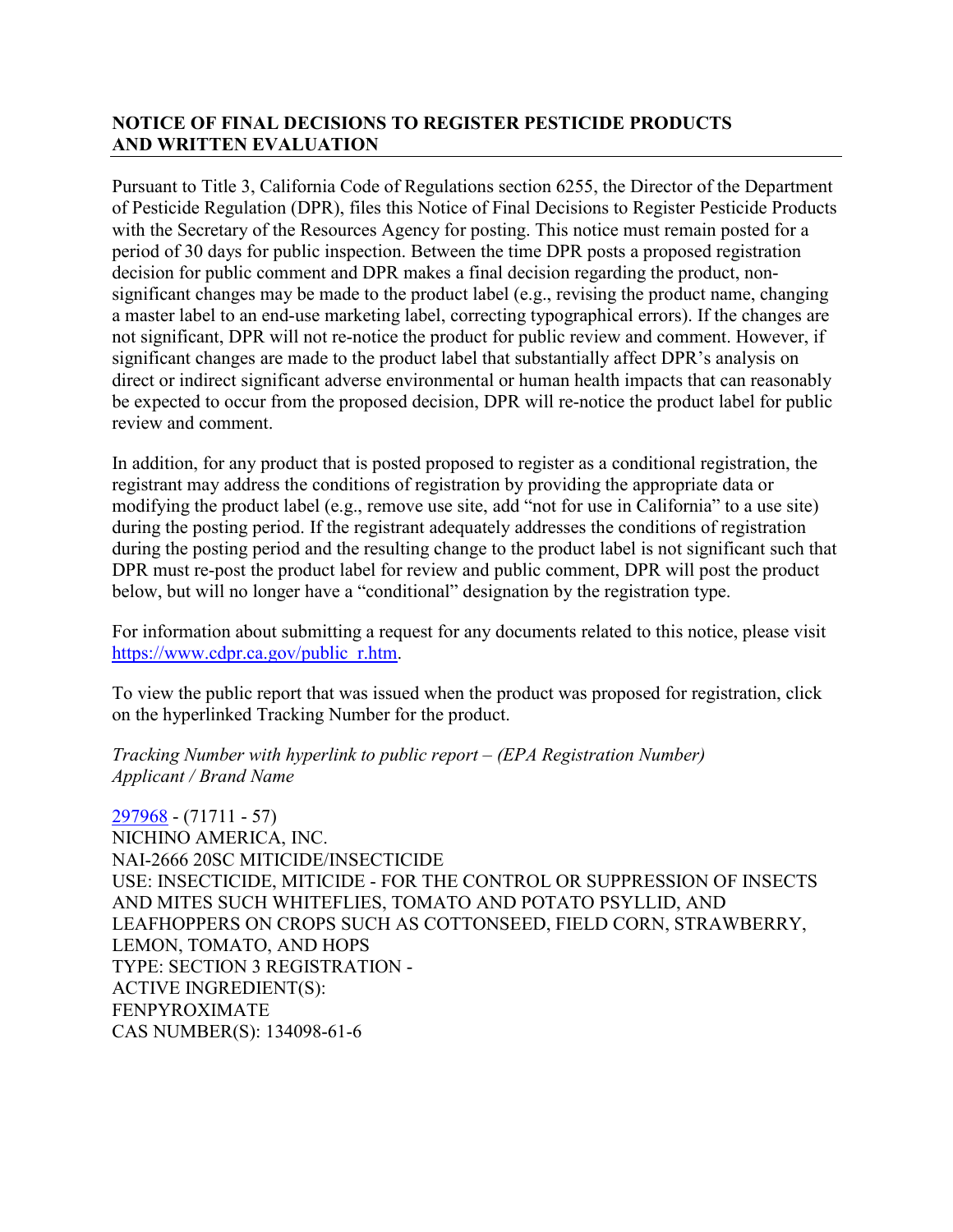## **Notice of Final Decisions to Register (Continued) Page 2**

### **Written Evaluation**

Pursuant to Title 3, California Code of Regulations section 6254, this notice includes a written evaluation of significant environmental points raised in comments submitted during the review and comment period required by Title 3, California Code of Regulations section 6253 for any of the products listed above.

## **DPR received no comments on the above listed products.**

*Original signed by Tulio Macedo 02/23/2022*

 Tulio Macedo, Chief Pesticide Registration Branch

Dated